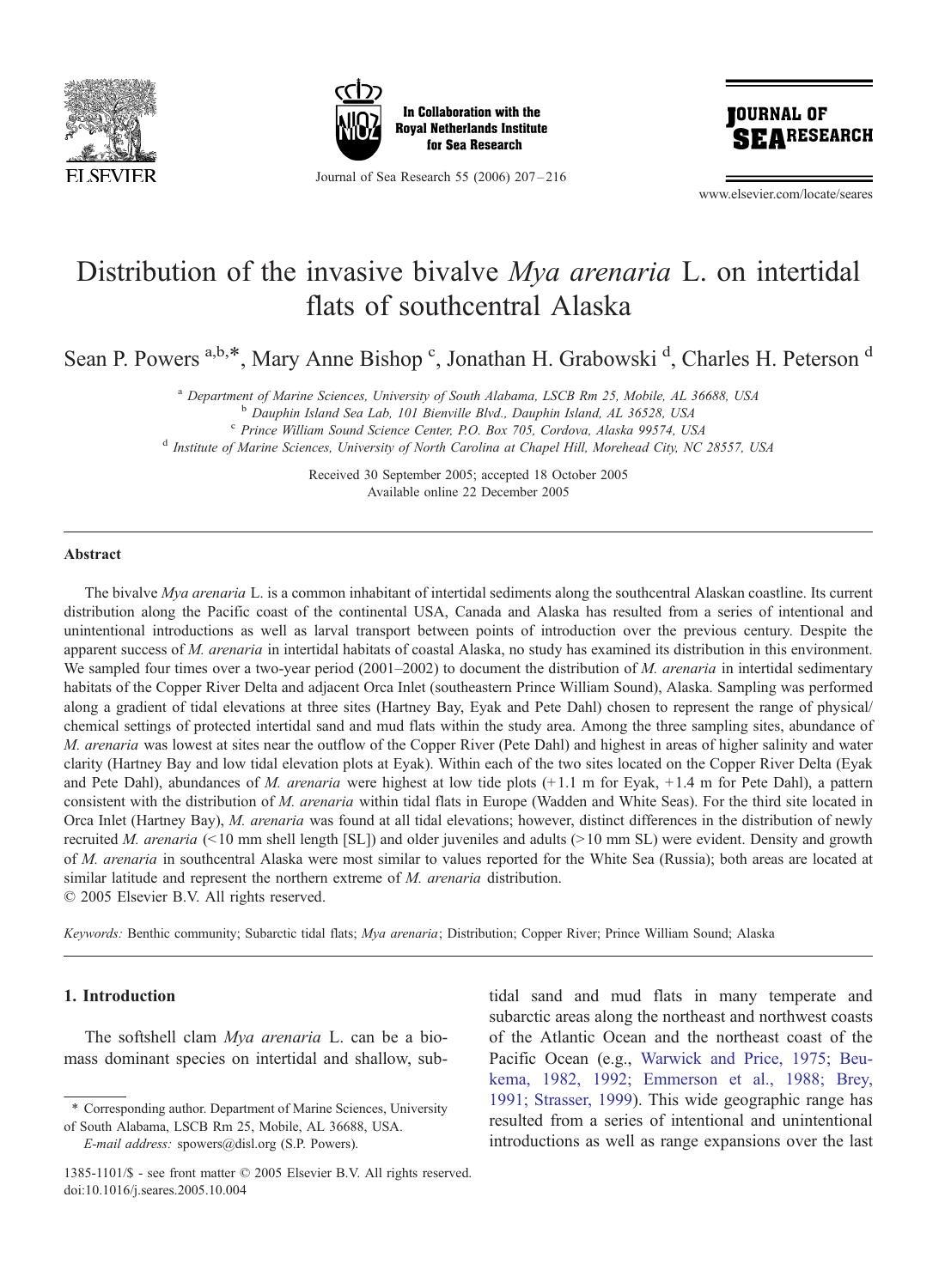<span id="page-1-0"></span>

Fig. 1. Aerial image of the western Copper River Delta, Alaska showing the spatial extent of the Copper River outflow (cloudy, grey water vs. deep black water) and the network of mudflats throughout the brackish water portions of the Delta and Orca Inlet. The three sampling areas (Pete Dahl, Eyak and Hartney Bay) are noted on the image.

700 years (S[trasser, 1999\).](#page-9-0) Introductions of M. arenaria on the northeastern Pacific coast occurred via plantings of eastern oysters, Crassostrea virginica, from the Mid-Atlantic Unites States in the late 1800s and early 1900s ([Hanks, 1963; Feder and Paul, 1974\).](#page-8-0) Although introduced over the last 130 y to the northeast Pacific coast, the paleontological record suggests that M. arenaria occupied many areas in the northeast Pacific during the Miocene and Pliocene. The oldest records of M. arenaria date from the mid-late Miocene  $(22.5 - 5.0$  million y ago) with *M. arenaria* shells found on the Pacific west coast of Japan and the Pacific east coast in California ([MacNeil, 1965; Strasser,](#page-9-0) 1999). Later in the Miocene, M. arenaria appeared in Atlantic waters off the North American coast and even later in Europe via an Arctic route ([MacNeil,](#page-9-0) 1965; Bernard, 1979) or a Central American passage (S[trauch, 1972\).](#page-9-0) Glaciations during the Pleistocene resulted in survival of M. arenaria only on the Atlantic west coast with extinction of all populations in the northeast Pacific and eastern Atlantic ([MacNeil, 1965;](#page-9-0)

Strasser, 1999). Over the last 300-700 y, M. arenaria successfully reinvaded many areas within its paleontological range through a series of introductions. In many areas where M. arenaria has been introduced it has become a dominant member of the infaunal community ([Warwick and Price, 1975; Beukema](#page-9-0), 1982, 1992; Brey, 1991) and has apparently had little to no negative effects on the endemic fauna ([Strasser, 1999\)](#page-9-0).

Despite its apparent success in invading many of the shallow mud and sand flats along the northeast Pacific coast, few studies have examined the distribution of M. arenaria within these habitats. Here, we report findings of the first study conducted in intertidal flats of southeastern Prince William Sound and the Copper River Delta, Alaska, designed to examine the distribution of M. arenaria. The high suspended sediment load of the Copper River  $({\sim}69$  million metric tons y<sup>-1</sup>: [Brabets, 1997\)](#page-8-0) nourishes an extensive network  $(-500 \text{ km}^2)$  of intertidal sand and mudflats in the nearshore area. This large expanse of intertidal mudflats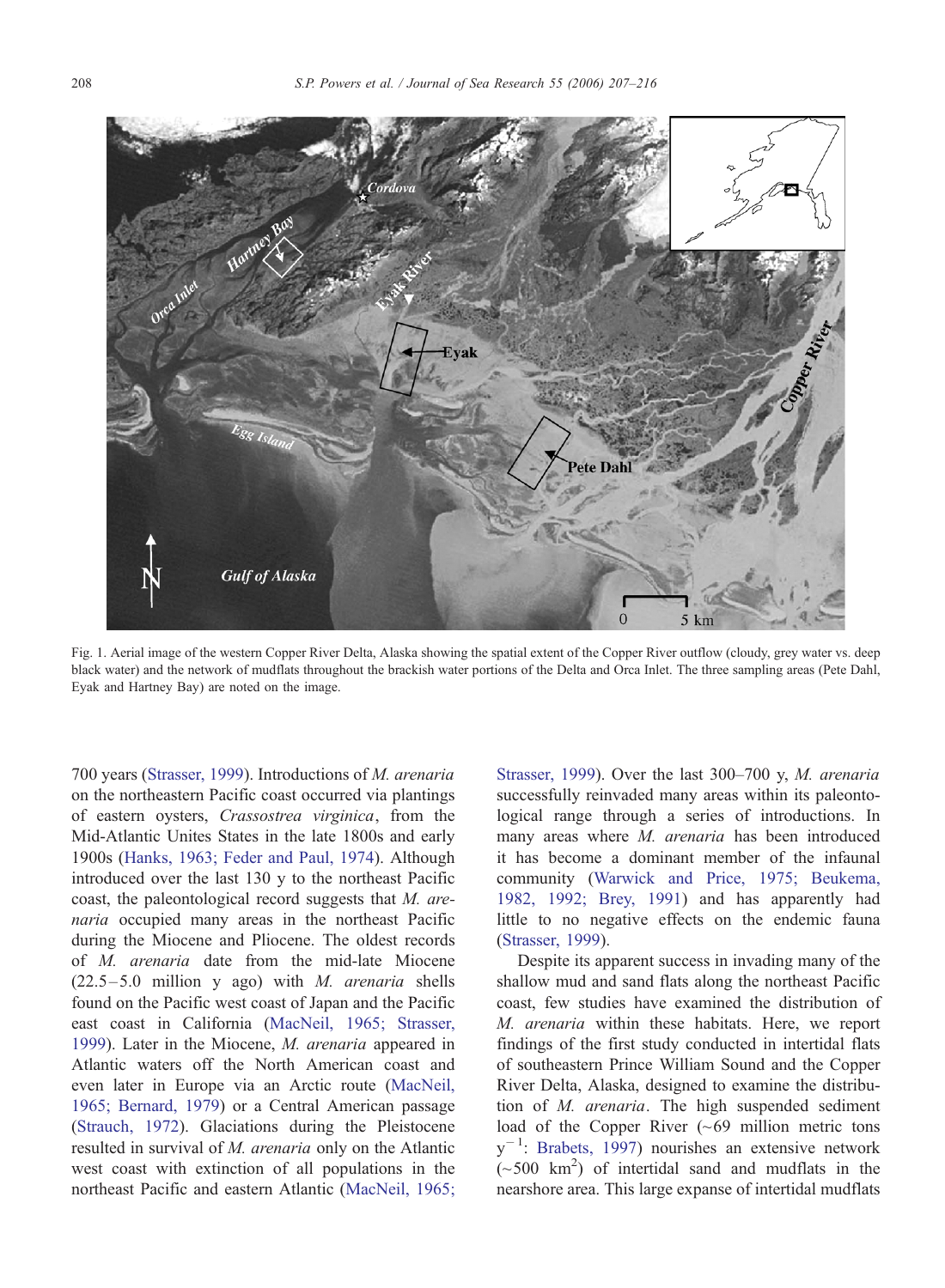provide habitat for M. arenaria as well as a host of other bivalve species.

## 2. Materials and methods

#### 2.1. Study sites

Sampling for infaunal invertebrates, including Mya arenaria, was conducted on intertidal areas at Hartney Bay  $(60^{\circ}$  30' N;  $145^{\circ}$  50' W) in Orca Inlet (southeastern Prince William Sound) and at two areas on the Copper River Delta (F[ig. 1\),](#page-1-0) the outflows of the Eyak River ( $60^{\circ}$  23' N; 145<sup>\circ</sup> 43' W) and Pete Dahl Slough  $(60^{\circ}$  20' N; 145<sup>°</sup> 28' W). We selected these three areas to bracket the range of local physical/chemical settings (e.g., salinity, sediment grain size, turbidity) in which intertidal flats occur. Within each area, sampling plots were established at high, mid and low tidal elevations, with tidal elevation generally decreasing with distance from the shoreline. Tides are semidiurnal with an average range of 3.1 m. Because of the difficulty in reaching many of our sampling plots on the geographically isolated delta (Eyak and Pete Dahl sites were visited via helicopter and Hartney Bay was accessed by foot), the number of sampling plots had to be kept low.

For the Eyak and Pete Dahl areas, three 10-m<sup>2</sup> plots, spaced  $>200$  m apart, were established per tidal elevation, for a total of nine sampling plots per area. The majority of intertidal flats occur within an elevation range  $+1.0$  to  $+2.7$  m, all elevations are based on MLLW (Powers and Bishop, unpubl. data). Tidal elevations for our sampling plots at Pete Dahl were as follows: high  $+2.4$  m, mid  $+1.8$  m, and low  $+1.4$  m. Tidal elevations at Eyak plots were: high +2.3 m, mid  $+1.6$  m, and low  $+1.1$  m. High-tide plots were located within 0.5 km of the shoreline (defined by a distinct break between silt/clay sediments and marsh grasses), mid tide plots were 1.5 to 2.0 km and low tide plots 3.0 to 4.0 km from the shoreline. Intertidal habitat at both Eyak and Pete Dahl included both sand and mud flats, with no mussel beds detected at either area. At Hartney Bay, two  $10\text{-m}^2$  plots, separated by 0.5 km, were established at: high  $(+2.2 \text{ m})$ , mid  $(+2.0)$  and low  $(+ 1.0 \text{ m})$ , for a total of six sampling plots. Two additional sampling plots were established at this site within a broad band of mussels (Mytilus trossulus) located between mid and low elevations at  $+1.7$  m and referred to as mid-mussel plots.

Physical/chemical parameters known to influence infaunal populations (i.e., sediment grain size, salinity, tidal inundation) varied among sampling areas and among tidal elevations within sampling areas. Sediments at the high and mid tide plots of all three areas were dominated by silts and clays with very little sand present  $(5\%$  at Eyak and Pete Dahl and  $\leq 10\%$  at Hartney Bay). Sediments at the low tide plots were coarser with 20–35% sand (i.e. particles retained on a 63  $\mu$ m sieve) at Eyak and Pete Dahl and 80-90% at Hartney Bay ([Powers et al., 2002;](#page-9-0) Powers and Bishop unpubl. data). Salinity varies both temporally in relation to discharges from rivers and sloughs as well as spatially with distance from the Gulf of Alaska, Prince William Sound and the plume of the Copper River ([Fig. 1\)](#page-1-0). Salinity at all Hartney Bay sampling sites was relatively high ranging from 23–32 psu. Salinities at both both Eyak and Pete Dahl generally increase with distance from the shoreline and proximity to the Gulf of Alaska. From late April to August, extensive snow and ice melt in the Copper and Eyak River drainage basins results in elevated river discharge (up to 5 300  $\text{m}^3$  s<sup>-1</sup> for the Copper River during this period, [Brabets, 1997\)](#page-8-0). The large discharge of freshwater within the semienclosed area of the Copper River Delta results in system-wide lowering of salinities particularly near the high and mid tide plots in the Eyak and Pete Dahl areas. Salinity ranges from 0–22 psu from mid-May to mid-September with lowest salinities found at the Pete Dahl sites. During periods of reduced river discharge (mid-September to early May) salinity ranges from 14 to 32 psu at mid and high tide sites and from 14 to 32 psu at low tide sites ([Powers et al., 2002;](#page-9-0) Powers and Bishop, unpubl. data).

Water clarity within the study area is influenced by the high suspended sediment load of river discharge (average suspended sediment load of the Copper River is 69 million metric tons  $y^{-1}$ , [Brabets, 1997\)](#page-8-0) in the area as well as storm-induced suspension of silt/clay sediments. Turbidity during summer months is lowest, typically  $\leq$ 20 nephelometer turbidity units (NTU) at Hartney Bay, where phytoplankton and some suspended sediment contribute to turbidity levels. Turbidity increases with proximity to the Copper River. Turbidity is highest, between 100 and 400 NTUs at high and mid tide plots near Pete Dahl and decreases to between 50 and 100 NTU at Pete Dahl low sites (Powers and Bishop, unpubl. data).

The overall climate of the Copper River Delta region is maritime with mild, wet summers and cool, wet winters. Mean air temperature in July is  $12^{\circ}$ C and  $-5^{\circ}$ C in January. Precipitation in the form of snow or rainfall is high throughout the year ranging from 97 cm in nearby areas of the Gulf of Alaska to 417 cm at mountain bases surrounding the Copper River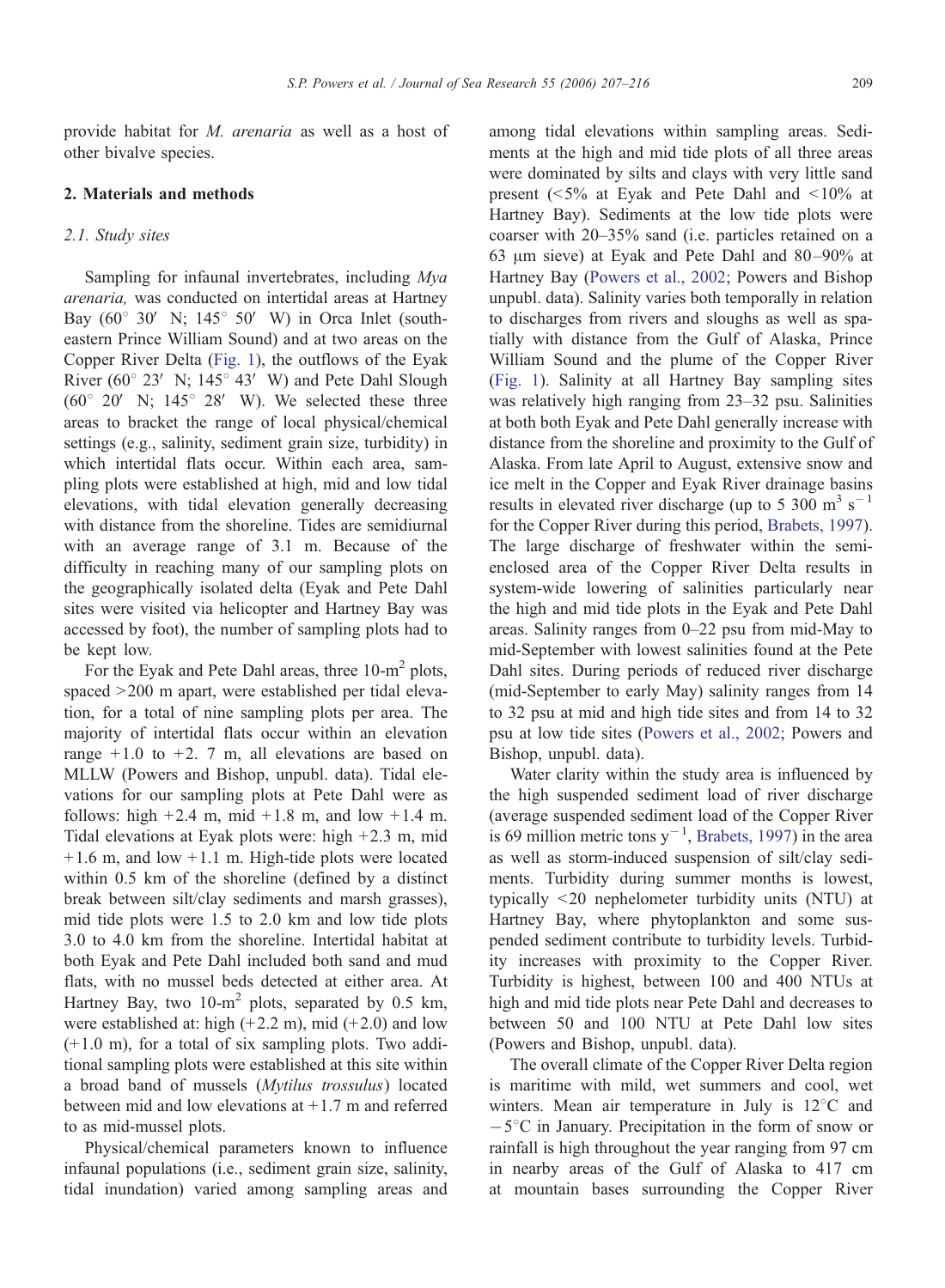<span id="page-3-0"></span>Table 1

Results of three-factor analyses of variance testing the effects of sampling area (Pete Dahl, Eyak and Hartney Bay), sampling date (April 2001, June 2001, September 2001, and September 2002), and tidal elevation (high, mid, and low) on the transformed ( $\sqrt{m^{-2} + 0.5}$ ) abundance of *Mya arenaria*  $\leq 10$  mm and  $> 10$  mm in shell length

| Variable        | Factor           | df | Sum of<br>Squares | F    | p       |
|-----------------|------------------|----|-------------------|------|---------|
| $Mva \leq$      | Area             | 2  | 208.1             | 12.6 | < 0.001 |
| $10 \text{ mm}$ | Date             | 3  | 45.6              | 1.8  | 0.149   |
|                 | Elevation        | 2  | 284.9             | 17.2 | < 0.001 |
|                 | Area * Date      | 6  | 126.6             | 2.6  | 0.029   |
|                 | Area * Elevation | 4  | 193.7             | 5.9  | < 0.001 |
|                 | Date * Elevation | 6  | 29.0              | 0.6  | 0.740   |
|                 | Area * Date      | 12 | 69.2              | 0.7  | 0.747   |
|                 | * Elevation      |    |                   |      |         |
|                 | Residual         | 60 | 495.7             |      |         |
| Mya >           | Area             | 2  | 193.8             | 20.5 | < 0.001 |
| $10 \text{ mm}$ | Date             | 3  | 14.6              | 1.0  | 0.149   |
|                 | Elevation        | 2  | 36.8              | 3.9  | 0.026   |
|                 | Area * Date      | 6  | 40.6              | 1.4  | 0.220   |
|                 | Area * Elevation | 4  | 388.3             | 20.5 | < 0.001 |
|                 | Date * Elevation | 6  | 24.5              | 0.9  | 0.528   |
|                 | Area * Date      | 12 | 48.2              | 0.8  | 0.601   |
|                 | * Elevation      |    |                   |      |         |
|                 | Residual         | 60 | 495.7             |      |         |

Delta (Western Regional Climate Center, h[ttp://](http://www.wrcc.dri.edu) www.wrcc.dri.edu). From November to early April snow and ice may intermittently cover high and midtidal areas of the tidal flats (M. Bishop, pers. obs.). Frequent periods of above-freezing temperatures and rainfall limit snow and ice accumulation in tidal flat areas for extended time periods. Sediment temperatures at low tide generally correspond with ambient air temperatures with warmest temperatures found during July and August  $(10-16^{\circ}\text{C})$  (P[owers et al., 2002\).](#page-9-0)

## 2.2. Bivalve collections

We made three collections (April  $22-26$ , June  $6-16$ and September 6-11) in 2001 and one collection (September 7–10) in 2002. At Hartney Bay we collected three replicate 15-cm diameter cores, inserted to a depth of 10 cm, at each of the 8 plots. After removal of the cores, the hole resulting from the core was excavated an additional 5 to 10 cm (depending on the presence and depth of a hard shell layer) by hand to capture any large M. arenaria that were deeply burrowed. For the Pete Dahl and Eyak sampling areas we used a combination of small, 10-cm diameter cores and large, 15-cm diameter cores to sample infaunal bivalves. In 2001 we collected four small cores at each mid and high tide plot and both large cores ( $n = 3$ ) per plot) and small cores ( $n = 4$  per plot) at each low

tide plot. In 2002 we collected three large cores from each plot. We made additional collections in June and September 2001 from areas adjacent to the sampling plots to increase the number of M. arenaria specimens for age-length determinations. All cores were washed onto a 0.5 mm sieve. All material retained on the sieve was placed in a solution of 10% formalin/rose Bengal for at least 48 h and then transferred to a 70% ethanol solution. Animals were identified to species and shell length (SL) was measured for all bivalves.

#### 2.3. Data analysis

We performed three-factor analysis of variance (ANOVA) with a factorial design to determine whether the abundance of M. arenaria differed among the three sampling areas (Pete Dahl, Eyak, and Hartney Bay), tidal elevation (high, mid, or low) and/or sampling date (April 2001, June 2001, September 2001, and September 2002). Because differences in the distribution of small  $(\leq 10 \text{ mm } SL)$  and large ( $> 10 \text{ mm } SL$ ) M. arenaria were evident in the samples, we performed separate ANOVAs for these two size categories. Based on age-length relationships in [Feder and Paul \(1974\)](#page-8-0) and this study, M. arenaria  $\leq 10$  mm SL would be inclusive of all possible age 0 clams. For the two ANOVAs, we used the average abundance of each size class of *M. arenaria* from the three to four cores collected at each plot on each sampling date as the dependent variable and standardised the abundances to number per  $m^2$ . Significant interactions with sampling area in the three-factor ANOVAs were examined by performing separate two-factor ANOVAs testing the effects of tidal elevation and sampling date within each area. For the two-factor ANOVA for M. arenaria collected from Hartney Bay, tidal elevation had four levels (high, mid, mid-mussel and low), whereas only three levels (high, mid and low) were used in the twofactor ANOVA for Eyak. Abundances were too low at the Pete Dahl site for an ANOVA to be performed. All data were square root transformed ( $\sqrt{x}$  + 0.5) after Cochran's test detected heterogeneity of variances in both the  $\leq 10$  mm and  $> 10$  mm data sets. After transformations, Cochran's test failed to detect heterogeneity of variances. Student-Neuman-Keuls (SNK) posthoc contrasts were performed for each significant main effect.

To document M. arenaria growth patterns in our study area, age was estimated by counts of external annuli for 300 M. arenaria collected. Shell length (maximal distance between ventral and dorsal margins of the valves) was measured for all clams aged. For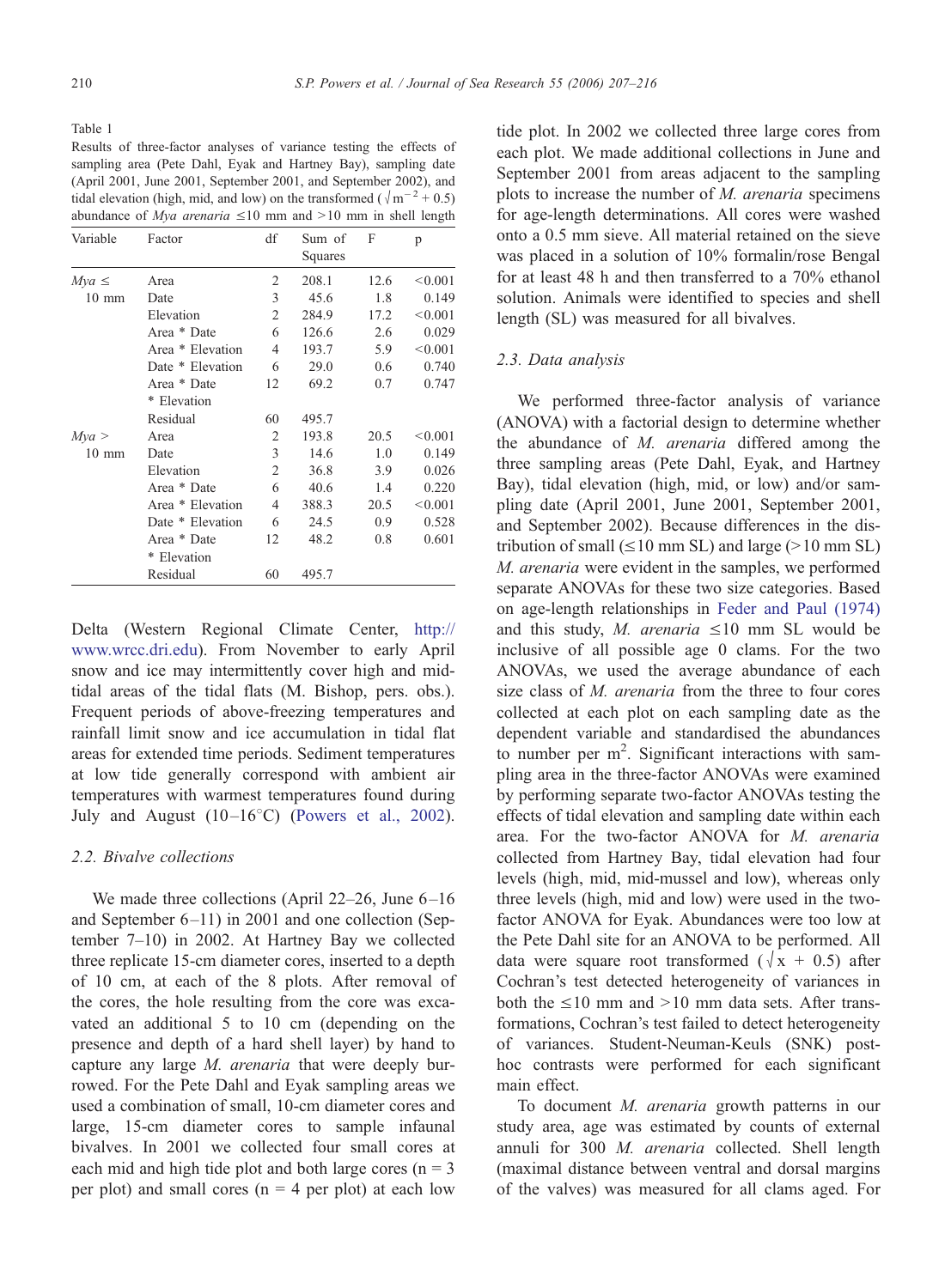Table 2

Results of a two-factor analysis of variance testing whether sampling date (April 2001, June 2001, September 2001, and September 2002), tidal elevation (high, mid, mid-mussel, and low) or their interaction affect the transformed ( $\sqrt{\frac{\mu}{m}}$  m<sup>-2</sup> + 0.5) abundance of *Mya arenaria*  $\leq$ 10 mm and > 10 mm in shell length at Hartney Bay

| Variable        | Factor           | df | Sum of Squares | F    |         | SNK post hoc summary              |
|-----------------|------------------|----|----------------|------|---------|-----------------------------------|
| $Mva \le 10$ mm | Date             |    | 169.8          | 5.0  | 0.012   | Apr $01 >$ Jun 01, Sep 01, Sep 02 |
|                 | Elevation        |    | 364.4          | 10.8 | < 0.001 | $Low > high$ , mid, mid-mussel    |
|                 | Date * Elevation | 9  | 79.3           | 0.8  | 0.635   | ns                                |
|                 | Residual         | 16 | 180.0          |      |         |                                   |
| $Mva > 10$ mm   | Date             |    | 29.0           | 2.2  | 0.126   | ns                                |
|                 | Elevation        |    | 322.4          | 24.6 | < 0.001 | $Mid$ > high > mid-mussel, low    |
|                 | Date * Elevation | 9  | 63.3           | 1.6  | 0.194   | ns                                |
|                 | Residual         | 16 | 69.9           |      |         |                                   |

M. arenaria in Prince William Sound, annuli counts have been shown to be a useful proxy for age (F[eder](#page-8-0) and Paul, 1974). Aging of older clams  $(>7 y)$  has proved difficult ([MacDonald and Thomas, 1980\);](#page-9-0) however, few clams above this age were found in our study.

# 3. Results

Mya arenaria was present in all three sampling areas (Hartney Bay, Pete Dahl and Eyak). Abundances varied among sampling areas and tidal elevation within an area. Significant interactions between sampling area and tidal elevation were detected by the three-way ANOVA for both small  $(\leq 10 \text{ mm})$  and large  $(>10$  mm) *M. arenaria* (T[able 1\).](#page-3-0) Two-factor ANOVAs performed to examine the effects of sampling date and tidal elevation within the Eyak and Hartney Bay sampling areas revealed significant effects of tidal elevation with no interaction between tidal elevation and date for both size classes of M. arenaria (Tables 2 and 3). Abundance of M. are $naria \leq 10$  mm SL at Hartney Bay was the only variable to vary by date (Table 2).

For the two sampling areas on the Copper River Delta (Eyak and Pete Dahl), M. arenaria were largely restricted to low tidal elevations. Because M. arenaria were rare at Pete Dahl (combined densities of both

size classes averaged across all sampling dates equalled 0  $\mathrm{m}^{-2}$  at high and mid plots and 3.2  $\mathrm{m}^{-2}$ at low tide plots) no statistical analysis was performed for M. arenaria for this area. At Eyak, M. arenaria were found almost exclusively at low tidal elevations. Abundances of both size classes of M. arenaria at Eyak were higher at low tide plots than at either mid or high tide plots ( $p < 0.05$  for both post hoc contrasts) with no difference detected between high and mid tide plots ( $p > 0.05$  for post hoc contrast). For M. arenaria  $\leq 10$  mm, the average abundance over all collection dates was  $44.0 \pm 22.1 \text{ m}^{-2} (\pm 1 \text{ standard error})$  at low,  $2.6 \pm 2.6$  m<sup>-2</sup> at mid and 0 m<sup>-2</sup> at high tide plots at Eyak ([Fig. 2\)](#page-5-0). Abundances of *M. arenaria* > 10 mm averaged over all collection dates were  $44.3 \pm$  $16.5 \text{ m}^{-2}$  at low, and 0 m<sup>-2</sup> at mid and high tide plots ([Fig. 2\)](#page-5-0).

For the Hartney Bay sites, the two size classes of M. arenaria showed strikingly different patterns with tidal elevation. Highest abundances of M. arenaria  $\leq$ 10 mm at Hartney Bay were consistently found at low tide plots  $(129.3 \pm 58.7 \text{ m}^{-2})$ ; [Fig. 3\)](#page-6-0) compared with 7.0  $\pm$  7.0 m<sup>-2</sup> at high, 12.8  $\pm$  9.5 m<sup>-2</sup> at mid, and  $7.0 \pm 7.0 \text{ m}^{-2}$  at mid-mussel plots. Irrespective of tidal elevations (no interaction between date and elevation was detected, Table 3), abundances of M. arenaria $\leq 10$  mm were higher in April 2001 than in

Table 3

Results of a two-factor analysis of variance testing whether sampling date, tidal elevation or their interaction affect the transformed  $(\sqrt{\# m^{-2} + 0.5})$ abundance of *Mya arenaria*  $\leq 10$  mm and  $> 10$  mm in shell length at Eyak

| Variable        | Factor           | df | Sum of Squares | F   |       | SNK post hoc summary |
|-----------------|------------------|----|----------------|-----|-------|----------------------|
| $Mva \le 10$ mm | Date             |    | 10.0           | 0.3 | 0.858 | ns                   |
|                 | Elevation        |    | 92.2           | 3.5 | 0.046 | $Low > high$ , mid   |
|                 | Date * Elevation | 6  | 8.3            | 0.1 | 0.995 | ns                   |
|                 | Residual         | 24 | 317.2          |     |       |                      |
| $Mva > 10$ mm   | Date             |    | 6.5            | 0.3 | 0.856 | ns                   |
|                 | Elevation        |    | 77.5           | 9.1 | 0.001 | $Low > high$ , mid   |
|                 | Date * Elevation | 6  | 2.2            | 0.3 | 0.952 | ns                   |
|                 | Residual         | 24 | 204.2          |     |       |                      |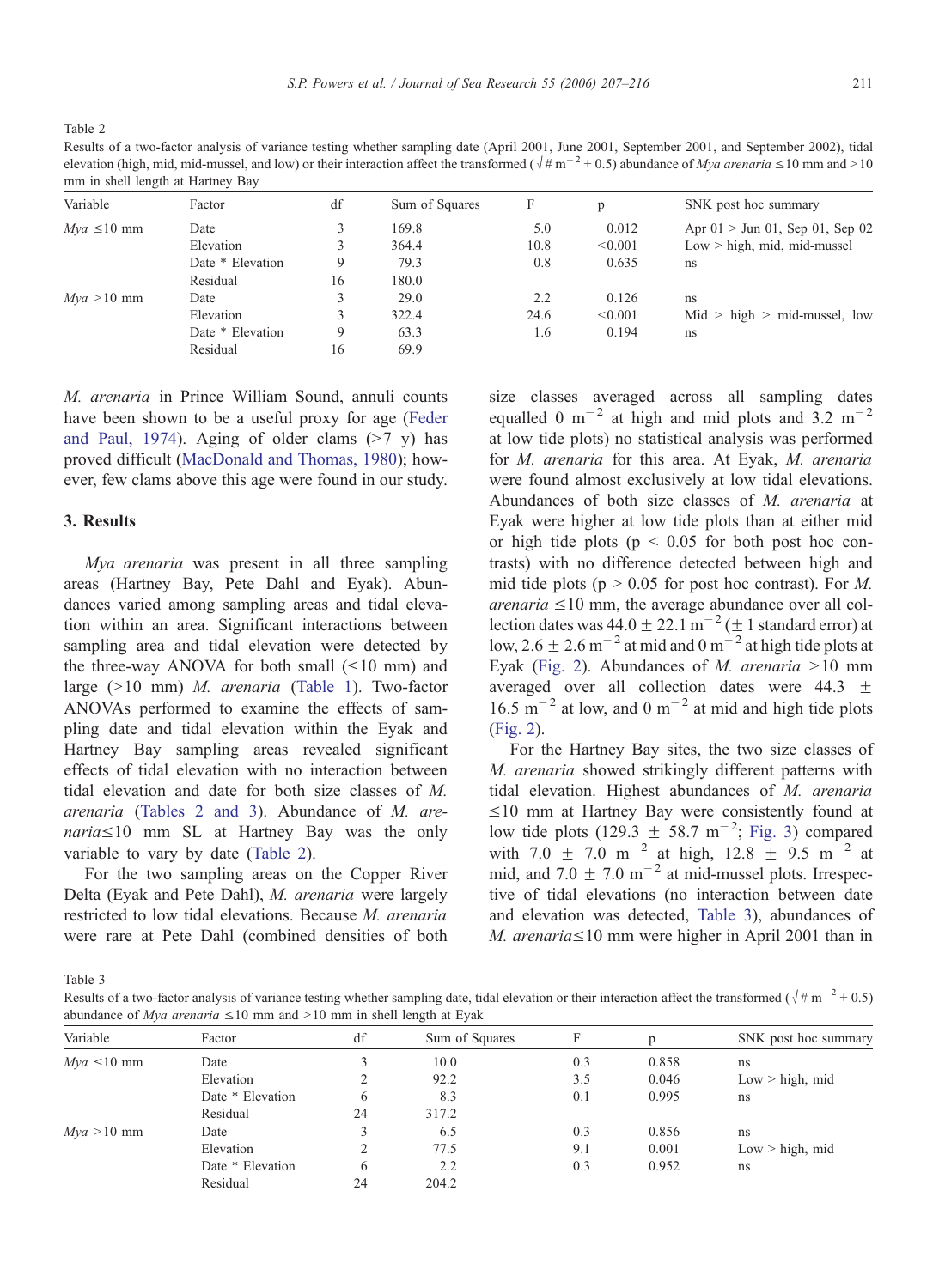<span id="page-5-0"></span>

Fig. 2. Mean abundances of Mya arenaria + 1 standard error averaged across all sampling dates at Eyak and Pete Dahl sites. High, mid, and low refer to differing tidal elevations (see text for a full description).

June 2001, September 2001, and September 2002  $(p \le 0.05$  for all SNK post hoc contrasts). Abundances of *M. arenaria*  $>10$  mm (F[ig. 3\),](#page-6-0) which did not differ among collection periods, were lower at low  $(0 \text{ m}^{-2})$ and mid-mussel plots  $(2.3 \pm 2.3 \text{ m}^{-2})$  than at mid  $(81 \pm 19 \text{ m}^{-2})$  and high tidal elevation plots (29.1  $\pm$ 11.9 m<sup>-2</sup>, p < 0.05 for all SNK post hoc contrasts). Mid tidal elevation plots had higher abundances of M. arenaria than high tide plots ( $p \le 0.05$  for all SNK post hoc contrasts).

For the Hartney Bay low tide plots, the vast majority (98%) of M. arenaria were 0 age class (no annuli formed) and ranged from 1.5 mm to 5 mm in SL. Only two clams were found that were  $>10$  mm SL and both were  $< 20$  mm SL. A similar size distribution was found at the mid-mussel plots, although only nine clams were collected over the study period (F[ig. 4\).](#page-6-0) For high and mid tide plots at Hartney Bay, M. arenaria representing the full range of 2 to 65 mm were collected. The vast majority of clams at the low tidal elevation site at Eyak ranged in size from 2 mm to 25 mm SL  $(0-2 \text{ y})$ old clams, see [Table 4\)](#page-7-0) with only two clams found at 45–50 mm SL (5 and 6 y old). The oldest clam collected in our study was aged at 11 y and had a shell length of 80.5 mm.

#### 4. Discussion

Mya arenaria has successfully colonized areas in the estuarine portion of the Copper River Delta and southeastern Prince William Sound. Abundances of M. arenaria were lowest at Pete Dahl, an area that experiences high turbidity and low salinities (2–26 psu, [Powers et al., 2002\)](#page-9-0) due to its proximity to the Copper River. In contrast, abundances of M. arenaria were highest at Hartney Bay, an area of low turbidity and high, stable salinity (23–34 psu, Powers and Bishop, unpubl. data), and at low tidal elevation sites at Eyak, an area of higher salinity (10 – 30 psu) and less turbid waters than Pete Dahl. This pattern suggests that the distribution of M. arenaria among our three areas may be influenced by low salinity and high turbidity levels associated with riverine outflow. [Nichols et al. \(1990\)](#page-9-0) in their study of the benthic community of San Francisco Bay suggested a similar mechanism for changes in the distribution of M. arenaria. A review of relevant literature on physiology of M. arenaria indicates that both low salinity and increased turbidity reduce M. arenaria growth and may lead to reduced survivorship ([Grant and Thorpe](#page-8-0), 1991; Kube et al., 1996). Alternative explanations for differences among our areas include differential larval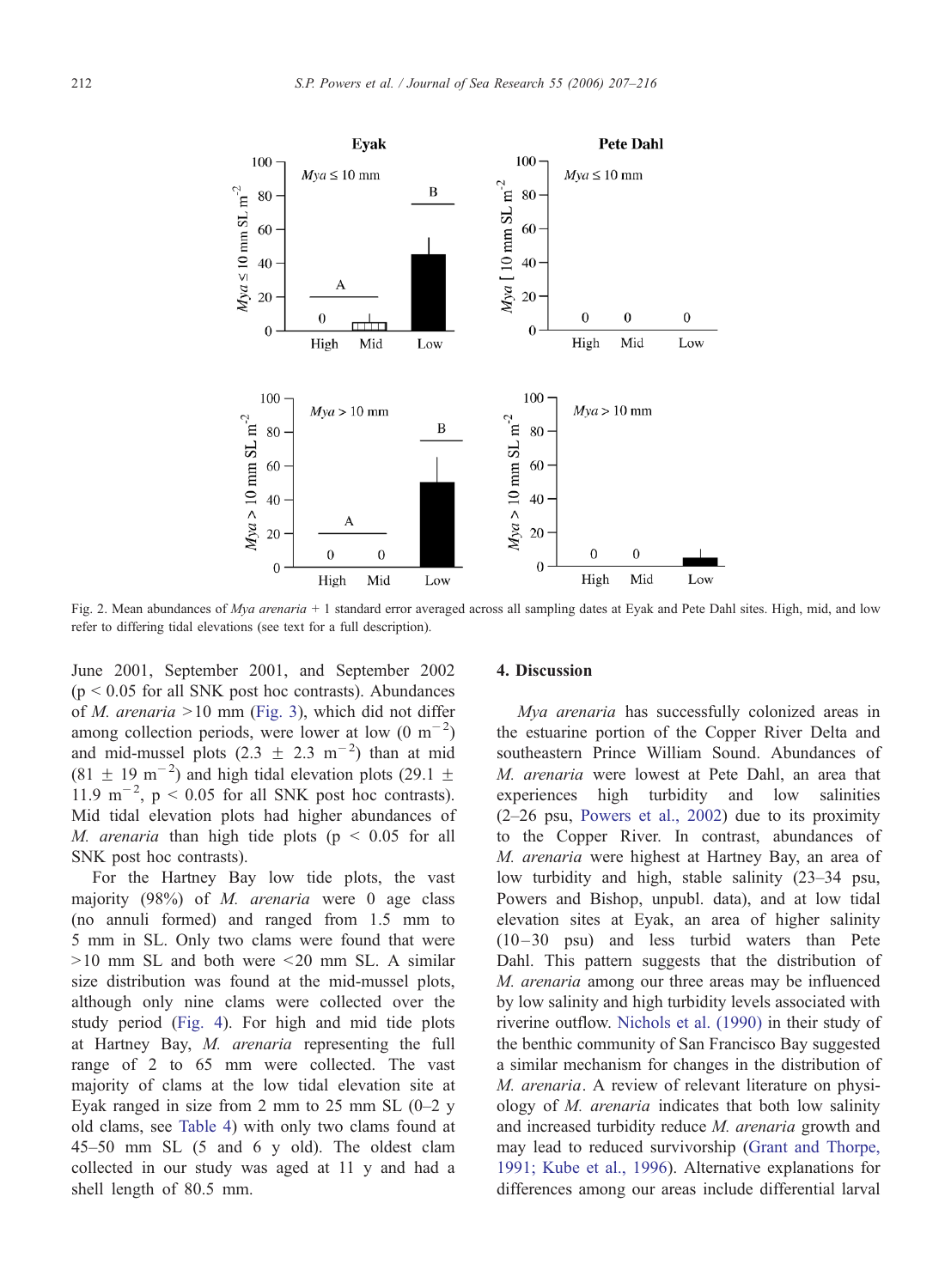<span id="page-6-0"></span>supply and settlement and/or predation pressures (S[trasser et al., 1999; Hunt and Mullineaux, 2002;](#page-9-0) Armonies and Reise, 2003). Because of the difficulty in working in this geographically isolated area, experimental tests of these competing hypotheses could not be conducted. However, otter trawl surveys conducted in 2002 and 2003 revealed a similar suite of fish and invertebrate predators among the three areas (Powers and Bishop, unpubl. data) and thus provide no indirect support for the predation hypothesis.

Smaller-scale distributions of *M. arenaria* (i.e., among tidal elevations within an area) at the two Copper River Delta sites also suggest reduced suitability of areas that experience low salinity and high turbidity. Within the Pete Dahl area, M. arenaria was found only at the low tide plots, which were furthest away from the influence of the Copper River and closest to the Gulf of Alaska waters. Within the Eyak area, M. arenaria was found primarily at low tide plots, although a few individuals were found at mid tide plots. As was the case with Pete Dahl, low tide plots were the furthest away from the influence of the Copper River as



Fig. 3. Mean abundances of *Mya arenaria* + 1 standard error averaged across all sampling dates at Hartney Bay sites. High, mid, midmussel and low refer to differing tidal elevations (see text for a full description).



Fig. 4. Relative frequency distributions for Mya arenaria by shell length for the four tidal elevations sampled at Hartney Bay and the low tide plots for Eyak. M. arenaria were rare at mid and low tidal elevation plots at Eyak and at all Pete Dahl sites. Data presented are inclusive of all sampling dates with N denoting the total number of clams that were measured for each site.

well as the Scott and Sheridan Rivers, all glacial-fed rivers with high suspended solid loads. The only bivalve that was present in high densities within all three tidal elevations at both Pete Dahl and Eyak areas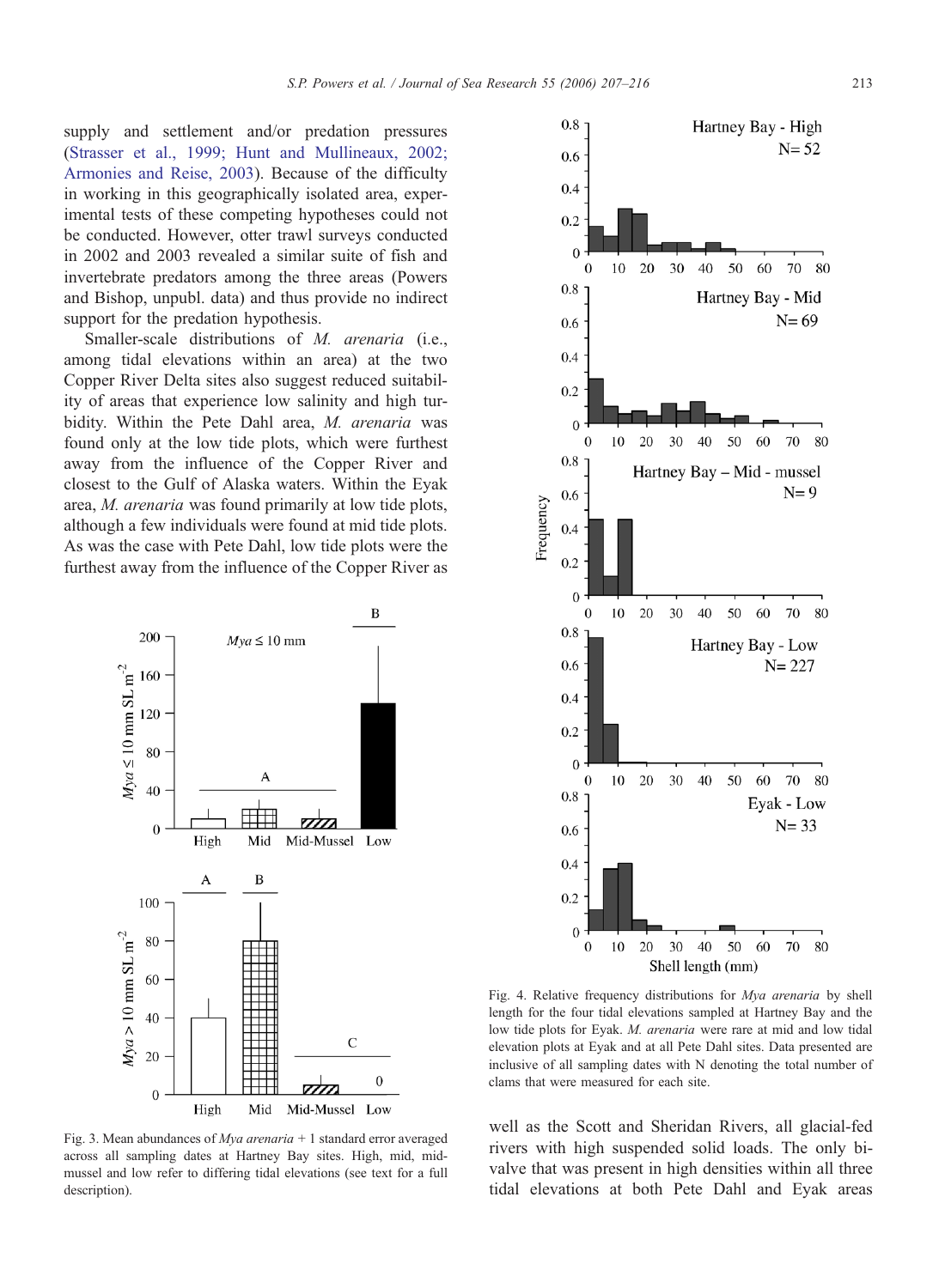<span id="page-7-0"></span>Table 4

Number of individuals aged, average size and age of *Mya arenaria* collected on tidal flats at Hartney Bay and the Copper River Delta, Alaska during the present study and Simpson Bay (North of the study area) by F[eder and Paul \(1974\)](#page-8-0)

| Year Class | This Study |                          |                      |                | F & P                  |                      |      |  |
|------------|------------|--------------------------|----------------------|----------------|------------------------|----------------------|------|--|
|            | N          | Mean shell length (mm)   | SD shell length (mm) | N              | Mean shell length (mm) | SD shell length (mm) |      |  |
| $0*$       | 199        | 3.5                      | 1.6                  | $\overline{4}$ | 9.87                   | 1.8                  |      |  |
|            | 31         | 9.5                      | 3.1                  | 33             | 13.41                  | 1.1                  | 9.1  |  |
| 2          | 14         | 14.0                     | 4.0                  | 13             | 17.73                  | 2.8                  | 14.5 |  |
| 3          | 28         | 19.25                    | 5.3                  | 9              | 26.04                  | 2.4                  | 19.6 |  |
| 4          | 12         | 28.9                     | 8                    | 13             | 30.87                  | 2.4                  | 23.5 |  |
| 5          | 6          | 33.6                     | 8.9                  | 24             | 39.01                  | 3.2                  | 27.1 |  |
| 6          | 10         | 42.1                     | 4.1                  | 21             | 48.15                  | 3.8                  | 30.6 |  |
| 7          | 4          | 44.8                     | 5.8                  | 7              | 57.5                   | 4.7                  | 33.4 |  |
| 8          | 2          | 45.8                     | 9.2                  | 16             | 64.96                  | 3.4                  |      |  |
| 9          | 2          | 50.9                     | 13.0                 | 19             | 73.42                  | 3.1                  |      |  |
| 10         | $\Omega$   | $\overline{\phantom{0}}$ |                      | 11             | 77.95                  | 4.4                  |      |  |
| 11         |            | 80.5                     |                      | 5              | 76.88                  | 3.3                  |      |  |
| 12         |            | -                        |                      | 3              | 85.07                  | 1.9                  |      |  |

Average shell length at is also given for the White Sea ([Maximovich and Guerassimova, 2003\) a](#page-8-0)n area at a similar latitude to our study. \* Age 0 in F[eder and Paul \(1974\)](#page-8-0) is equivalent to age 1 in our study and M[aximovich and Guerassimova \(2003\).](#page-8-0)

was Macoma balthica, a species which tolerates much lower salinity values than other marine bivalves (Segerstråle, 1960).

In contrast to the two Copper River Delta sampling areas, M. arenaria was present at all tidal elevations at Hartney Bay. However, differences were found between the distribution of small  $(\leq 10$  mm SL) and large  $(>10$  mm SL) *M. arenaria* among the four tidal elevations sampled (high, mid, mid-mussel and low). Small M. arenaria were found in greatest abundance at the low tidal elevation sampling plots, whereas larger individuals (size range of 10 to 65 mm, F[ig. 4\)](#page-6-0) were found in greatest number at the mid and high tide plots. Differences in the distribution of the two size classes of M. arenaria are likely to result from post-settlement movement and/or size-selective predation.

Postlarval transport of M. arenaria (2 mm to 15 mm SL) has been reported in several tidal flat areas (Baggerman, 1953; Matthiessen, 1960; Günther, 1992; Armonies, 1996; Hunt and Mullineaux, 2002) and is more common in higher energy, sandy sediments (E[mmerson and Grant, 1991\).](#page-8-0) Sediments at the low tidal site at Hartney Bay are dominated by coarse sands, whereas sediments at higher tidal elevations are dominated by silts and clays. This sediment pattern is probably due to differences in current velocities suggesting that erosive conditions exist at low tidal elevations but not mid and high tide. The large peak in the density of small M. arenaria in April 2001 did not persist into the June 2001 sampling, indicating that mortality or emigration from low tidal plots was substantial during this two-month window. In their investigation of the effects of both size-selective predation and post-settlement dispersal on M. arenaria in a New England tidal flat community, [Hunt and Mullineaux](#page-8-0) (2002) concluded that the loss due to predation was considerably larger than the flux due to transport for individuals  $>2$  mm. At Hartney Bay, predation by the several thousand migrating shorebirds that visit this area between late April and early May ([Senner et al.](#page-9-0), 1989; Bishop et al., 2000) or by flatfishes and Crangon shrimp, both of which have been collected in large numbers near the study area (Powers and Bishop, unpubl. data), could have contributed to the decreased abundance of small M. arenaria ([Pihl, 1982; Pihl and](#page-9-0) Rosenberg, 1984).

Distribution of *M. arenaria* within intertidal sediments on the Copper River Delta is similar to patterns reported from intertidal areas in the Wadden and White Seas in Europe. The pattern we observed at Eyak and Pete Dahl of high densities at low tidal elevation is similar to that reported by Günther (1992), [Armonie](#page-8-0)s (1996), [Strasser et al. \(1999\),](#page-9-0) and [Maximovich and](#page-8-0) Guerassimova (2003). The results of our Hartney Bay surveys are consistent with this pattern in that recently settled juveniles  $(\leq 10 \text{ mm } SL)$  were most abundant at low tide plots; however, M. arenaria, particularly those  $>10$  mm SL, were abundant at mid and high tide plots. [Matthiesen's \(1960\)](#page-8-0) study of the intertidal benthos along the USA northeast Atlantic coast noted that small *M. arenaria* (2–15 mm SL) changed their distribution with tidal elevation: small M. arenaria migrated from low tidal elevation plots to higher intertidal elevations. In contrast, Günther (1992) reported no such redispersal of M. arenaria, but did report shoreward migration of  $M$ . balthica. It should be noted that while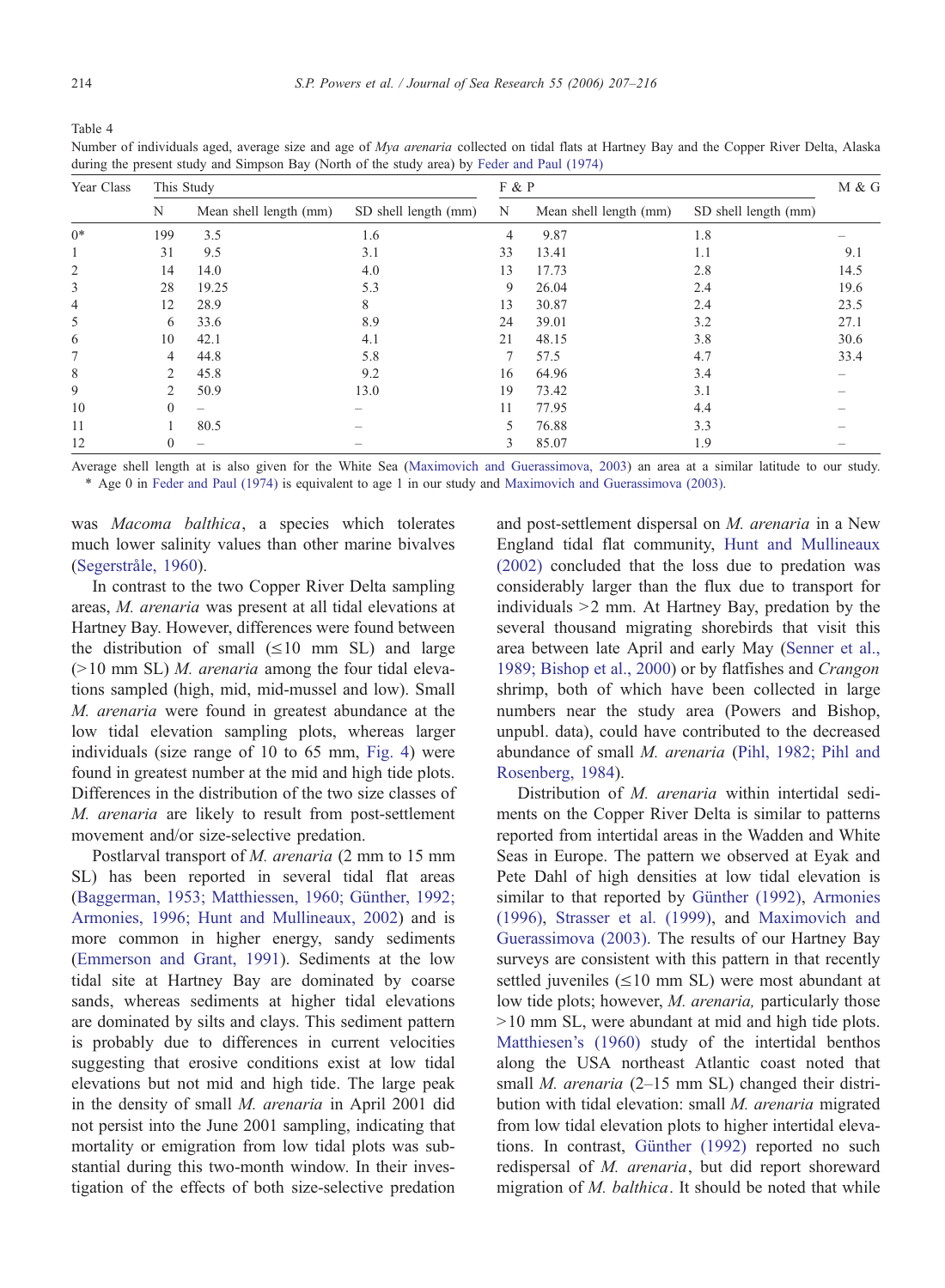<span id="page-8-0"></span>there is similarity in our distributional patterns with the above referenced studies, both the density and length at age measured on the Copper River Delta and Hartney Bay are considerably lower than those reported in the Wadden Sea and the Northeast coast of North America. *M. arenaria* density in our study averaged 30  $m^{-2}$  over all tidal ranges with a range of  $0-280$  m<sup> $-2$ </sup>; a density 1 to 2 orders of magnitude lower than those reported in the Wadden Sea (e.g., Günther, 1992) and much more similar to those reported for the White Sea where mean density ranges from 10 to 260  $\text{m}^{-2}$  (T[able 1](#page-3-0) in Maximovich and Guerassimova, 2003). Length at age measurements from our study are also similar to those reported for the White Sea by Maximovich and Guerassimova (2003) for the first  $4-5$  y of life, but our values tend to be higher for the remaining years ([Table 4\).](#page-7-0)

M. arenaria appears to have established persistent populations within the Copper River Delta and southeastern Prince William Sound based on Feder and Paul's (1974) and S[enner et al.'s \(1989\)](#page-9-0) earlier work and the range of year classes represented in our study (F[ig. 4,](#page-6-0) T[able 4\).](#page-7-0) Although densities are relatively low compared to more temperate areas, the distributional patterns seem to have a high degree of similarity with patterns recorded in European estuaries. A major limitation to the study of M. arenaria in Alaska is the lack of research on the spawning cycle of this animal. This void may explain the difference in length at age estimates between our study and Feder and Paul (1974), which was conducted in Simpson Bay, an area 40 km N of our study site. Feder and Paul (1974) reported an average size of 9.5 mm for age 0 clams collected in mid-May; however, settlement of M. arenaria would be expected to occur much later in the summer based on the May–June peak in larval supply observed in the Wadden Sea (Strasser and Günther, 2001) or mid-summer peak in the White Sea (Maximovich and Guerassimova, 2003). These observations coupled with the difficulty in observing the first over-winter annulus in M. arenaria (Maximovich and Guerassimova, 2003) suggests that clam age is off by one year in Feder and Paul (1974). If this is the case, then our length at age estimates would be in general agreement with Feder and Paul (1974).

## Acknowledgements

This research was funded by a grant from the Prince William Sound Oil Spill Recovery Institute. John Tucker (Wilderness Helicopters) was critical to the success of this project in providing transportation to and from

the Delta field sites. We also acknowledge the help of Erica Clesceri in field collections and Melissa Boykin, Christina Talent and Kevan Gregalis for their assistance in the processing of samples. This manuscript was improved by the comments of J.J. Beukema and three anonymous reviewers.

#### References

- Armonies, W., 1996. Changes in the distribution patterns of 0-group bivalves in the Wadden Sea: byssus-drifting releases juveniles from the constraints of hydrography. J. Sea Res. 35, 323 – 334.
- Armonies, W., Reise, K., 2003. Empty habitat in coastal sediments for populations of macrozoobenthos. Helgol. Mar. Res. 56, 279 – 287.
- Baggerman, B., 1953. Spatfall and transport of Cardium edule (L.). Arch. Néerl. Zool. 10, 315-342.
- Bernard, F.R., 1979. Identification of the living Mya (Bivalvia: Myoida). Venus 38, 185-205.
- Beukema, J.J., 1982. Annual variation in reproductive success and biomass of the major macrozoobenthic species living in a tidal flat area of the Wadden Sea. Neth. J. Sea Res. 16, 37 – 45.
- Beukema, J.J., 1992. Expected changes in the Wadden Sea benthos in a warmer world: lessons from periods with mild winters. Neth. J. Sea Res. 30, 73 – 79.
- Bishop, M.A., Meyers, P.M., McNelly, P.F., 2000. A method to estimate migrant shorebird numbers on the Copper River Delta, Alaska. J. Field Ornithol. 71, 627 – 637.
- Brabets, T.P., 1997. Geomorphology of the lower Copper River, Alaska. Prof. Pap. US Geol. Surv., 1581.
- Brey, T., 1991. The relative significance of biological and physical disturbance: an example from intertidal and subtidal sandy bottom communities. Est. Coast. Shelf Sci. 33, 339 – 360.
- Emmerson, C.W., Grant, J., 1991. The control of soft-shell clam (Mya arenaria) recruitment on intertidal sandflats by bedload sediment transport. Limnol. Oceanogr. 36, 1288-1300.
- Emmerson, C.W., Minchinton, T.E., Grant, J., 1988. Population structure, biomass, and respiration of Mya arenaria L. on temperate sandflats. J. Exp. Mar. Biol. Ecol. 115, 99-111.
- Feder, H.M., Paul, A.J., 1974. Age and size-weight relationships of the soft-shell clam, Mya arenaria, in Prince William Sound, Alaska. Proc. Natl. Shellfish Assoc. 64, 45 – 52.
- Grant, J., Thorpe, B., 1991. Effects of suspended sediment on growth, respiration, and excretion of the soft-shell clam (Mya arenaria). Can. J. Fish. Aquat. Sci. 48, 1285 – 1292.
- Günther, C.P., 1992. Settlement and recruitment of Mya arenaria L. in the Wadden Sea. J. Exp. Mar. Biol. Ecol. 159, 203 – 215.
- Hanks, R.W., 1963. The soft-shell clam. United States Fish and Wildlife Service Circular 162, 1-16.
- Hunt, H.L., Mullineaux, L.S., 2002. The roles of predation and postlarval transport in recruitment of the soft shell clam (Mya arenaria). Limnol. Oceanogr. 47, 151 – 164.
- Kube, J., Peters, C., Powilleit, M., 1996. Spatial variation in growth of Macoma balthica and Mya arenaria (Mollusca, Bivalvia) in relation to environmental gradients in the Pomeranian Bay (Southern Baltic Sea) Arch. Fish. Mar. Res. 44, 81 – 93.
- Matthiessen, G.C., 1960. Intertidal zonation in populations of Mya arenaria. Limnol. Oceanogr. 5, 381-388.
- Maximovich, N.V., Guerassimova, A.V., 2003. Life-history characteristics of the clam Mya arenaria in the White Sea. Helgol. Mar. Res. 57, 91 – 99.